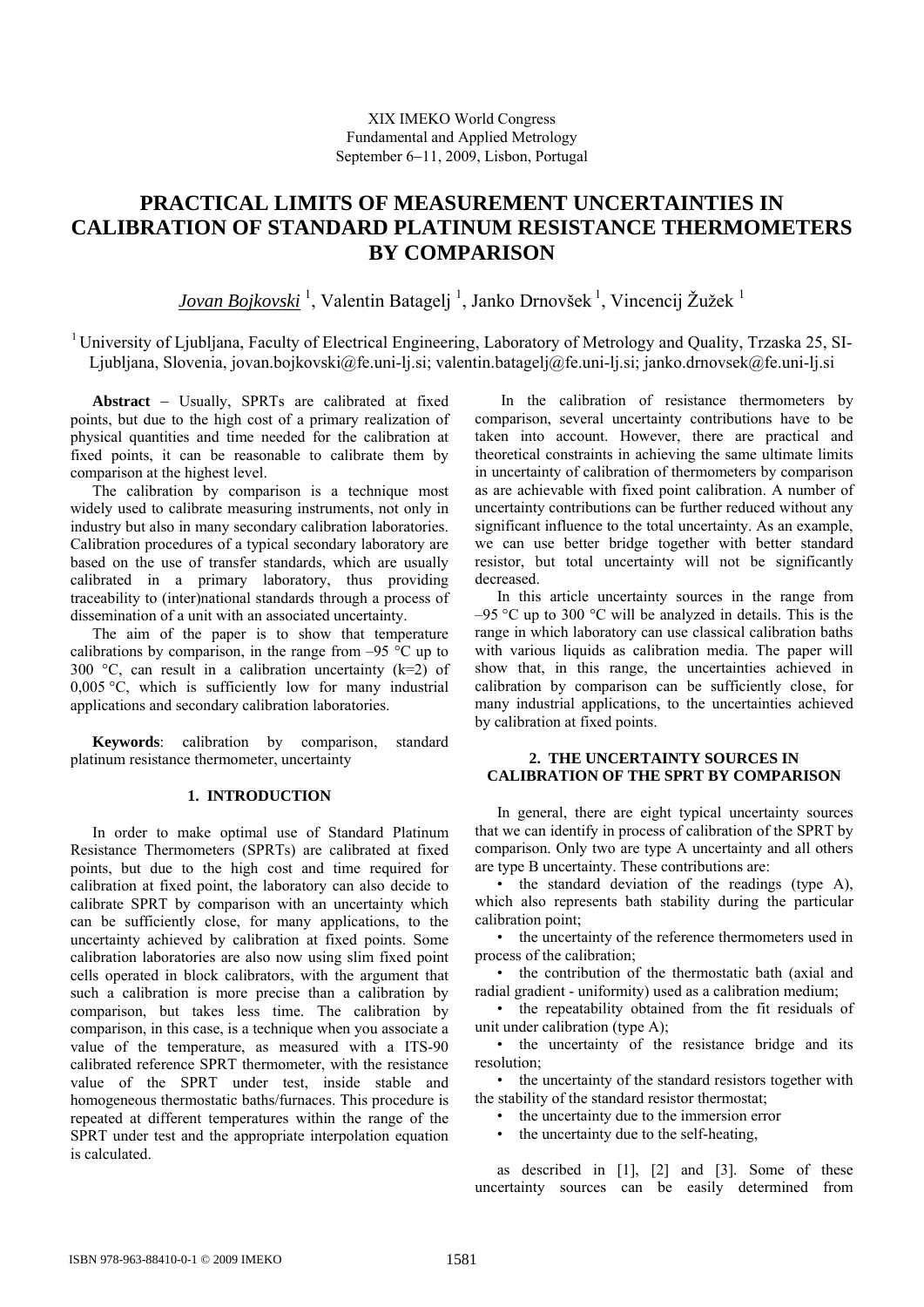calibration certificates of the equipment used, but some have to be measured and/or estimated.

Since we are calibrating by comparison, the first contribution, which we cannot avoid, is the uncertainty of the reference thermometer. The reference thermometer used in calibration by comparison at the highest level is typically standard platinum thermometer (SPRT) calibrated at fixed points. The expanded uncertainty, together with its stability, of the SPRT calibrated from the triple point of argon (-189,3442 °C) up to the freezing point of zinc  $(419,5270 \degree C)$ , which can be routinely achieved in the national laboratories, is 1 mK  $(k = 2)$ .

A calibration bath cannot be considered as completely stable in time and homogeneous all over its volume, especially when temperature calibrations by comparison are performed at the best level of uncertainty. This represents a major contribution to the total uncertainty of a calibration procedure.

In order to decrease this uncertainty contribution, we are using equalizing blocks in all our calibration baths. The dimension of the block depends on the bath dimension. The height of the block is at least 100 mm, so that sufficient immersion into the block can be achieved. The wells in the block have different diameters, so that thermometers with different diameters can be calibrated at the same time, as well as to allow better thermal conductivity between block and the thermometer, as described in [4].

In the range from  $-95$  °C up to 300 °C, we are using four different baths. The range between  $-95$  °C and 10 °C is covered by the methanol cryostat bath, the range between 10 °C and 85 °C by the water bath, the range between 85 °C and 150 °C by a light viscosity oil bath and the range between 150 °C and 300 °C by a high viscosity oil bath. The characteristics of each bath are presented in the Table 1. All the uncertainty contributions in table were measured at the laboratory, are expanded for k=2 and represent the largest contribution in the relevant range.

Table 1. The characteristics of the baths used for the calibrations by comparison (with equalising block)

| Range                 | Media         | Supplier | Uniformity       | Stability        |
|-----------------------|---------------|----------|------------------|------------------|
| -95 $\degree$ C to    | Methanol      | Hart     | $2.5 \text{ mK}$ | $1 \text{ mK}$   |
| $10^{\circ}$ C        |               |          |                  |                  |
| $\circ$ C<br>10<br>to | Water         | Kambič   | $2 \text{ mK}$   | 1 mK             |
| 85 °C                 |               |          |                  |                  |
| $85 °C$ to            | Light         | Kambič   | $2 \text{ mK}$   | $1 \text{ mK}$   |
| 150 °C                | viscosity oil |          |                  |                  |
| 150 $\degree$ C to    | High          | Kambič   | $2 \text{ mK}$   | $1.5 \text{ mK}$ |
| 300 °C                | viscosity oil |          |                  |                  |

The relationship between the resistance of the platinum resistance thermometer under calibration and temperature measured with a reference thermometer is described with an interpolation equation. This equation is determined using the least-squares method on the data acquired during the comparison. There are several choices of interpolation equation.

In this paper we will present three different equations, the Callendar-van Dusen (CVD) equation, [5], as presented with the following equation:

$$
R_{t} = R_{0} \cdot (1 + A \cdot t + B \cdot t^{2} + C \cdot (t - 100 \degree C) t^{3})
$$
 (1)

where  $C = 0$  for  $t > 0$  °C,

the *W-Wr* equation, as presented in the following equation,

$$
W(T_{90}) - W_{r}(T_{90}) = \Delta W_{i}(W_{r}(T_{90}))
$$
\n(2)

 (reference function defined in ITS-90), chosen on the basis where  $\Delta W_i$  are deviation functions from the  $W_r$ of the range, as described in details in [6], and ordinary polynomial fit of n-th order (in our case fifth order), as presented with the following equation,

$$
R_{t} = R_{0} \cdot \left(\sum_{i=0}^{n} a_{i} \cdot t^{i}\right)
$$
 (3)

The CVD equation is generally accepted as interpolation equation for industrial platinum resistance thermometers (IPRTs), rather than for the SPRTs. While, the ITS-90 equation is usually used for the presenting of the results of the SPRTs calibrated at fixed points. The ordinary polynomial fit of higher order (fifth and higher) is derived from the CVD equation.

For the purpose of this paper, we calibrated three different thermometers: 25  $\Omega$  SPRT Rosemount with the metal sheath;  $25 \Omega$  SPRT Tinsley with the quartz sheath and 100 Ω PRT Isotech with the quartz sheath.

As a reference we used another 25  $\Omega$  SPRT calibrated at fixed points. The measurements were performed in the range from  $-95$  °C up to 300 °C at  $-95$  °C,  $-90$  °C and then in steps of 10 °C until 300 °C. That means for each thermometer we had 41 different measured points with repeated measurement in the ice point at the end of the calibration. The value of the resistance at measurements of ice point was averaged and used once in process of fitting. The repeatability of resistance converted to temperature at ice-point was well within 0,5 mK.

The residual errors, for fits where all 41 measured points are used, are presented on the figures 1,2 and 3. The standard deviation of the residual errors in the fit, taking into account degrees of freedom, is presented in the Table 2. In this table all measured values were used for the determination of the equation and standard deviation.



Fig. 1. The residual errors for Tinsley 25  $\Omega$  thermometer (5<sup>th</sup> order polynomial function)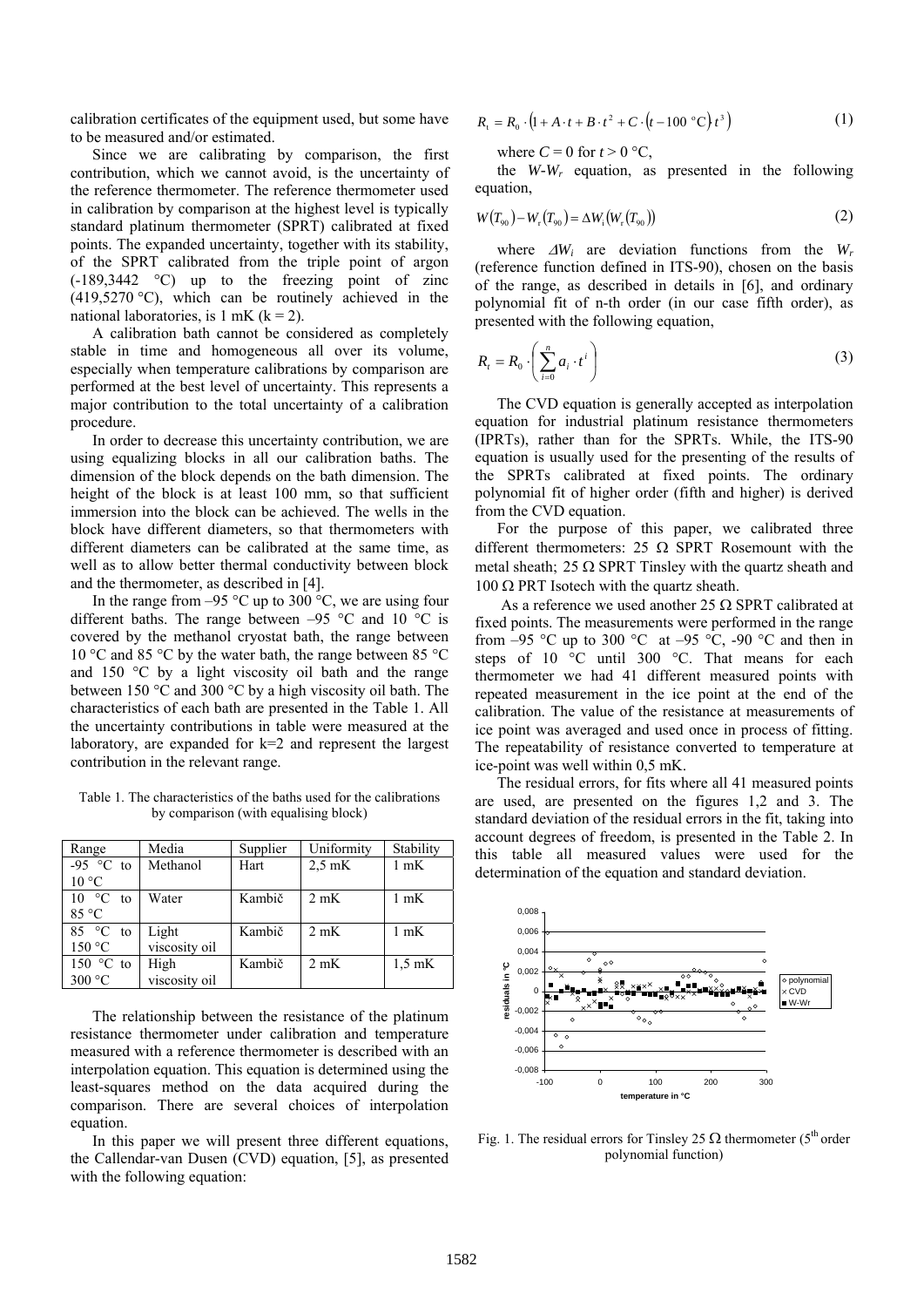

Fig. 2. The residual errors for Rosemount 25  $\Omega$  thermometer (5<sup>th</sup>) order polynomial function)



Fig. 3. The residual errors for Isotech 100  $\Omega$  thermometer (5<sup>th</sup> order polynomial function)

Table 2. The standard deviation of the residual errors in the fit

| Quantity                  | Tinsley 25 $\Omega$ | Rosemount        | Isotech 100 Ω    |
|---------------------------|---------------------|------------------|------------------|
|                           |                     | $25 \Omega$      |                  |
| $s(W-Wr)$                 | $0.6 \text{ mK}$    | $0.6$ mK         | $1.5 \text{ mK}$ |
| s(CVD)                    | $0.8 \text{ mK}$    | $0.8$ mK         | $0.7 \text{ mK}$ |
| s(poly. 5 <sup>th</sup> ) | $2.8 \text{ mK}$    | $2.9 \text{ mK}$ | $2.7 \text{ mK}$ |

It required 10 working days for the calibration at all 41 temperature points. Since the idea of the paper is also to decrease the time of the calibration of the SPRT with respect to the fixed point calibration (20-25 days), while keeping an acceptable expanded uncertainty ( $k=2$ ) of < 5 mK, we tried the effect of decreasing the number of the temperature points required for the calibration. For the sake of the experiment, we tried to fit all three equations with 10 measured points and finally with 6 measured points, equally spacing the measured points over the range of the calibration. The residual errors for Tinsley 25  $\Omega$ thermometer, for fits where 10 measured points and 6 measured points are used, are presented on the figures 4 and 5. The other two thermometers exhibited similar behaviour.

The standard deviation of the residual errors increased from  $s(W-W_r) = 0.6$  mK for 41 measured points to  $s(W-W_r)$  $= 1.1$  mK (10 measured points) and  $s(W-W_r) = 1.2$  mK (6) measured points).

Due to small degrees of freedom, we can conclude that calibration of the range from  $-95$  °C to 300 °C, requires at least 10 equally dispersed points over the range. These 10 measurements can be made over 3 days, which is far less time than typical calibration at fixed point, in this range.



Fig. 4. The residual errors for Tinsley 25  $\Omega$  thermometer (10) measuring points)  $(5<sup>th</sup> order polynomial function)$ 



Fig. 5. The residual errors for Tinsley 25  $\Omega$  thermometer (6) measuring points)  $(5<sup>th</sup> order polynomial function)$ 

The standard deviation of the readings of both thermometers, the reference one and the calibrated one, is directly correlated with the stability of the bath and short term stability of the reference resistor bath and resistance bridge. This uncertainty component was determined as the standard deviation of the readings and is bath dependent.

In our experiment, we used AC bridge ASL F 700 B, which is typically used in the secondary laboratory in the process of the calibration by comparison. The bridge uncertainty together with the resolution of the bridge is 0,5 ppm of measured value (i.e. for 25  $\Omega$  SPRT at 300 °C, the uncertainty 0,5 ppm is 0,275 mK).

The standard resistor used for the measurement was 25  $\Omega$  or 100  $\Omega$  depending on the thermometer measured. They were calibrated by our national electrical laboratory and the uncertainties of the resistors are 0,7 ppm. Of course, this value is even smaller if we report only *W* value and not resistance. In that case, only short term stability of the reference resistor during measurement is critical.

The immersion error was estimated by measuring the thermometer at different immersion depths. There were no detectable changes (less than 0,25 mK).

When SPRT resistance is being measured, measurement current will cause heat dissipation and increase the temperature of the SPRT sensor. Therefore it should be corrected, leaving only a relatively small uncertainty of this